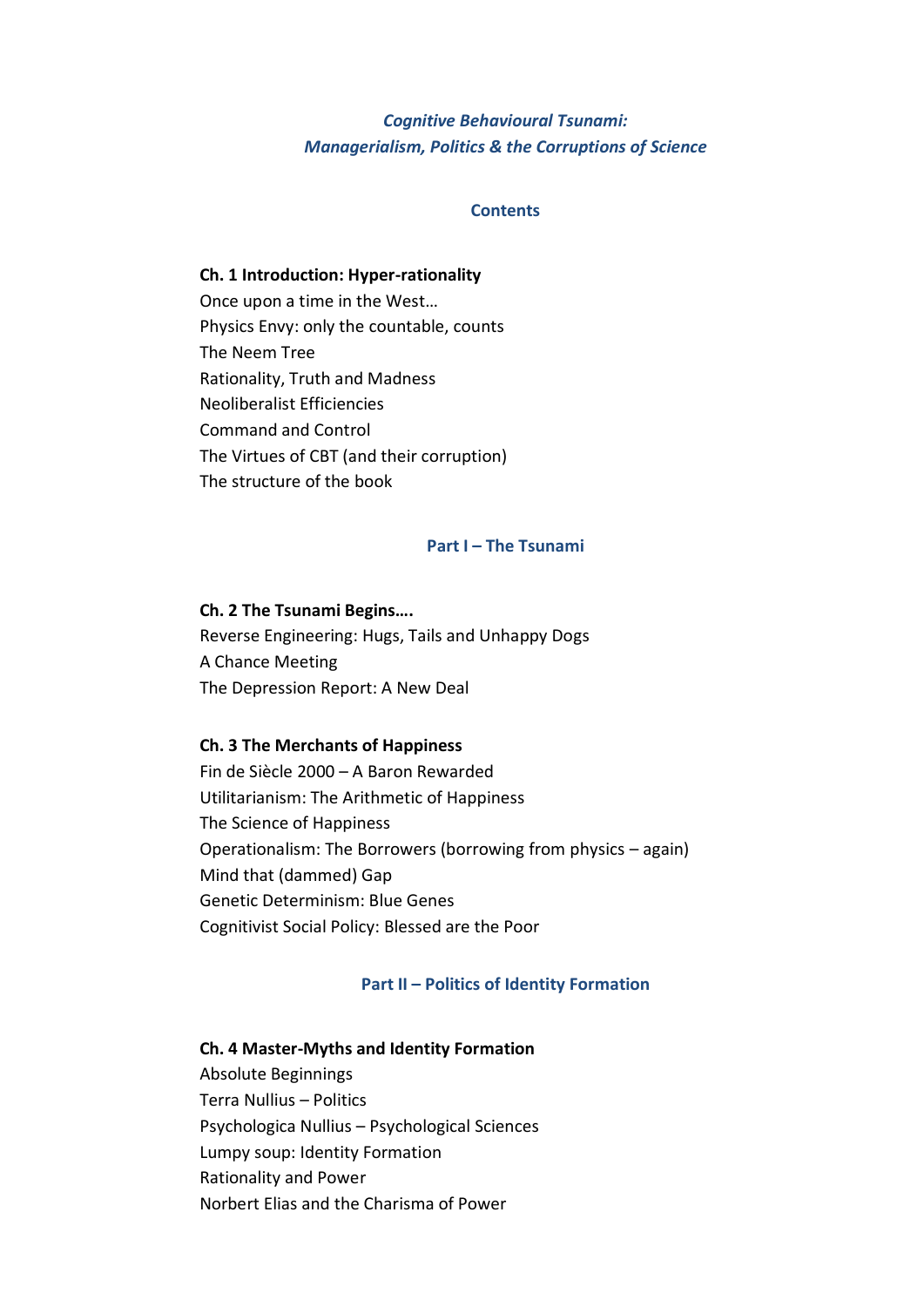Norbert Elias and The Civilizing Process The Function of Shame Eliasian Gossip Mills: The manufacture of opposites Cause and Maintenance

**Ch. 5 The 'Psy' Wars**

Fin de siècle psychoanalysis - 1900

The Behavioural challenge for the psychological throne The Cognitivist Challenge for the psychological throne The USA: Psychiatrists vs. Medics, and the birth of the DSM. The Birth of Descriptive Psychiatry The Advent of the DSM The invention of PTSD The Creation of the mental disorder called Depression Depression and the Depressing Politics of Science The (lack of) Reliability of the DSM The UK: Psychologists vs. Medics

# **Part III – Cognitivism**

#### **Ch. 6 Homo Economicus**

The Rise of Reason The Psychology of Homo Economicus (with Ethics) The Psychology of Homo Economicus (without Ethics) The Psychology of Homo Economicus (with perverse Ethics) Social Carnage Neoliberalism: Austerian Ethics Entrenched Worklessness

#### **Ch. 7 Managerialism**

New Public Management: Ends and Means Managerialist Inefficiencies The Fetishization of Measurement The Central Dogma in Practice

#### **Part IV – Dispensing CBT**

**Ch. 8 NICE: The Bureaucratization of Science.** 

Happy Feet NICE Evidence of the wrong kind Evidence of the right kind Two Faces of NICE

# **Ch. 9 CBT Treatment**

CBT Treatment Emotions in Thought Cages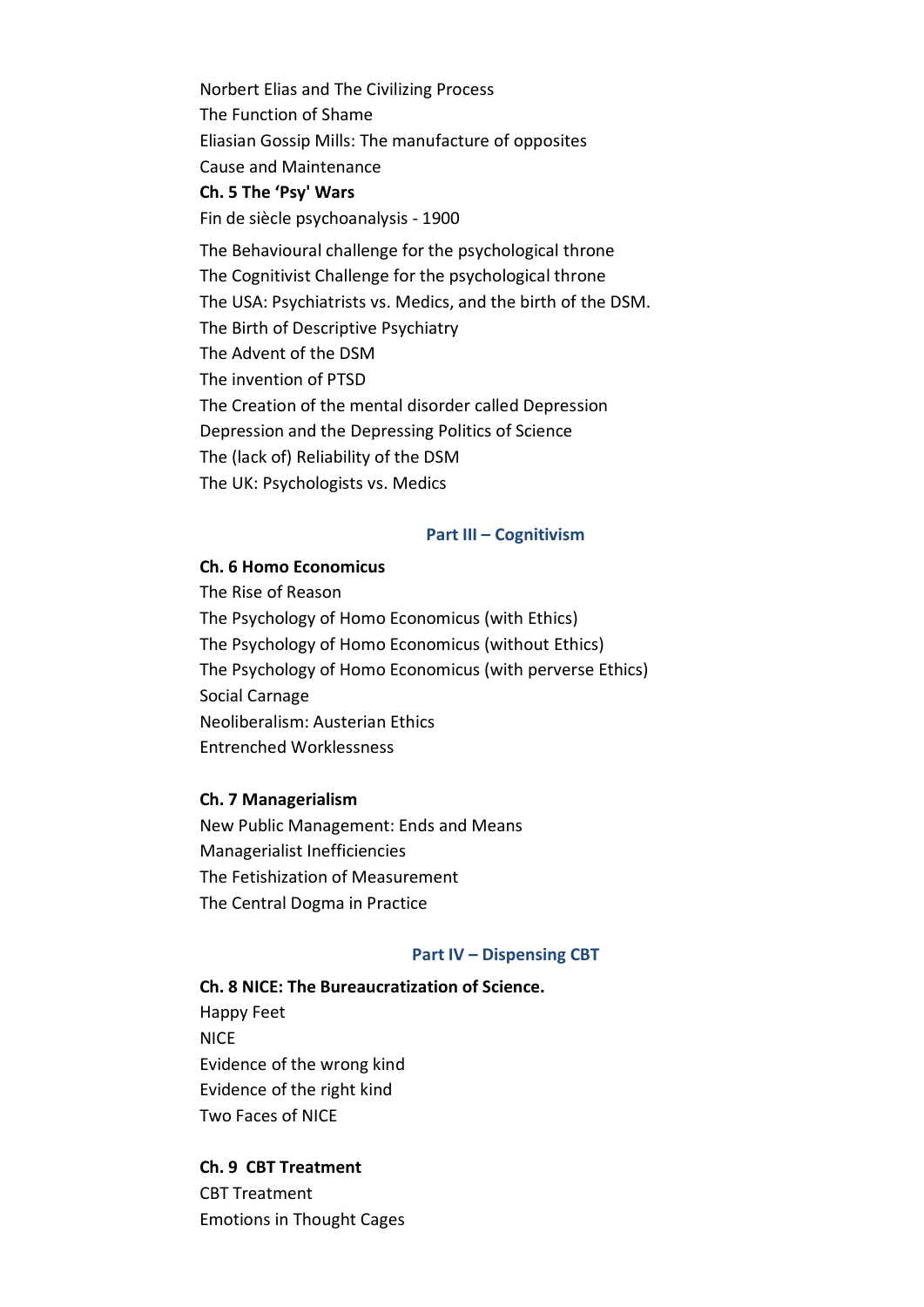# **Chapter 10 IAPT: Managerialism and the Privatization of 'Mental Health'.**

Top-Down Design Customer Choice: Privatization by Another Name Zero Hour Contracts and Payment by Results (PbR) **Tariff** Cutting Cloth Gaming the Tariff Games IAPT Plays Waiting lists and sausage factories Problems, Problems, Problems (with Outcome Measures) Recovery that is harmful Managers and Clinicians

#### **Part V - CBT Research**

#### **Ch. 11 Good Science**

It is Completely Reasonable… Hard Science: Empiricism Induction and Deduction 'Hard' Truths Harder Science: The Logical Positivists Even Harder Science: Karl Popper Statistical Science Confidence Levels and Statistical Significance The commonplace unlikely Statistical and Clinical Significance

### **Ch. 12 The Corruptions of Science**

The first corruption: amplification The second corruption: overgeneralising The third corruption: the objectification of subjectivity The fourth corruption: spinning, lying and hacking The fifth corruption: desire driven results The sixth corruption: TAU Interlude: A passing prediction The seventh corruption: Restricting Research The eighth corruption: Packages and Magical Rituals The Ninth Corruption: Researchers vs Clinicians